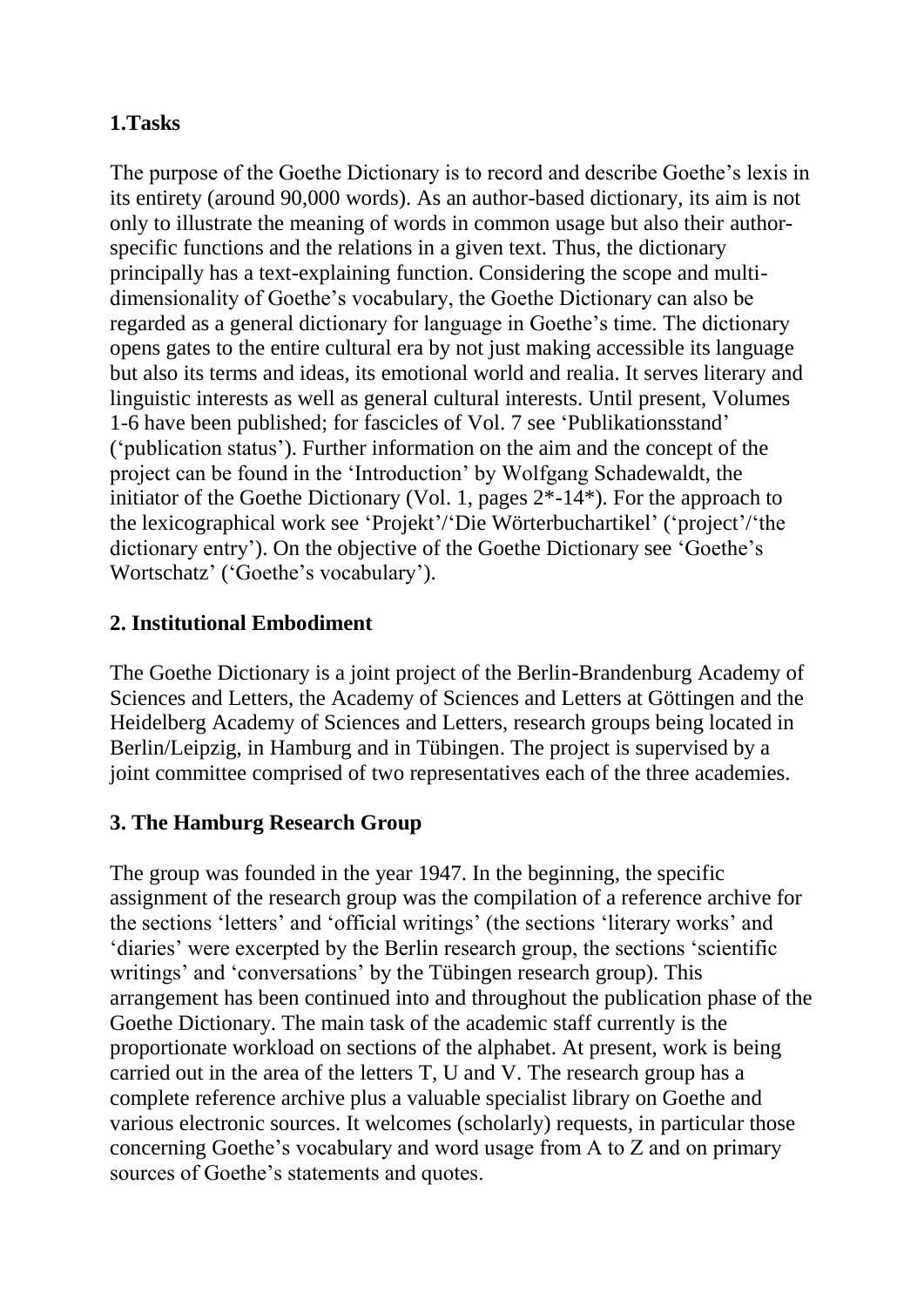Project Supervisor (Member of the Interacademic Committee): Prof. Dr. Andreas Gardt; Research Group Supervisor: Dr. Elke Dreisbach; Academic Staff (authors of dictionary entries): Dr. Sabine Elsner, Dr. Cornelia Ilbrig, Jana Ilgner M.A., Dr. Felix Oehmichen, Dr. Karin Vorderstemann; Secretary: Stefanie Rühle M.A.

### **Project History of the Goethe Dictionary**

The Goethe Dictionary was founded at the end of the year 1946 during a renewal of awareness of humanistic traditions when a memorandum was issued by the classical philologist and Goethe scholar Wolfgang Schadewaldt at the then Deutsche Akademie der Wissenschaften zu Berlin. Later the three research groups in Berlin (1947) with its branch in Leipzig (1948), in Hamburg (end of 1947) and in Tübingen (1951) were established. They started by excerpting their share of entries on the basis of the 143-volume 'Weimar Edition' and supplementing editions. The Berlin research group took charge of the sections 'literary works' and 'diaries', the Hamburg research group of the sections 'letters' and 'official writings', the Tübingen research group of the section 'scientific writings' and 'conversations'. By now, each research group has the entire reference archive at its disposal, which has gradually grown to 3,3 million excerpts. The concept of the dictionary of the complete works was essentially fixed by the year 1966 (compare W. Schadewaldt's introduction to vol. 1) after preparatory word monographs, sample articles and dictionaries of individual works (e.g. on 'Werther' and – unfinished – on 'Götz'). Conceptional and organisational initiatives of the Akademie der Wissenschaften zu Göttingen, sponsor of the Hamburg research group since 1961, led to a significant tightening of the lexicographical description and to an acceleration of the work, without compromising the fundamental concept with its cornerstones of complete entry of all words used by Goethe and their comprehensive description of meaning. Starting from volume 2, this is visible in a more economic reference documentation in favour of more precise specifications of meaning. Since 1998, the supervisory board is a joint committee of the three academies. In 2001, this committee decided a further significant streamlining of work and a timesaving, very concise description, primarily of grammatical function words occurring at high frequency.

#### **The Dictionary Entry: Approach and Structure**

In its standard format, a full entry of the Goethe Dictionary is composed of 8 parts: headword, introductory note, description of meaning, citations, bibliographical sources, information on usage areas, information on word formation (left-hand constituents), information on synonymy. The citations, sources and information on usage areas are incorporated into the main part, the description of meaning. The minimal form of an article consists of the key word